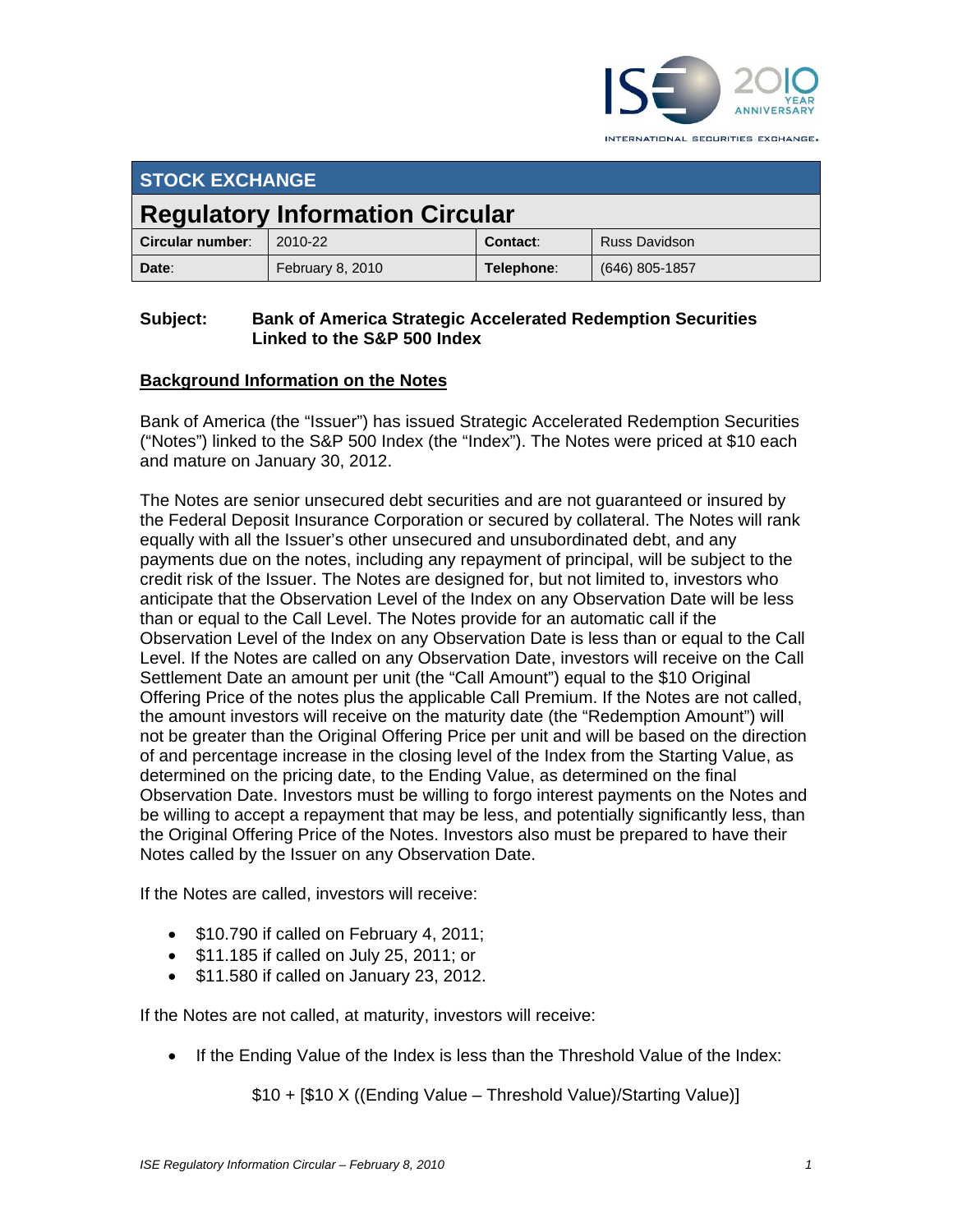

• If the Ending Value of the Index is equal to or greater than the Threshold Value of the Index:

\$10

The Starting Value of the Index is 1,097.50. The Threshold Value is 987.75. The Ending Value of the Index will be determined closer to the maturity date.

Please see the prospectus for the Notes for more details regarding the calculations and details regarding the Index.

#### **Principal Risks**

It is expected that the market value of the Notes will depend substantially on the value of the Index and may be affected by a number of other interrelated factors including, among other things: the general level of interest rates, the volatility of the Index, the time remaining to maturity, the dividend yield of the stocks comprising the Index, and the credit rating of the Issuer.

#### **Exchange Rules Applicable to Trading in the Notes**

The Notes are considered equity securities, thus rendering trading in the Notes subject to the Exchange's existing rules governing the trading of equity securities.

#### **Trading Hours**

Trading in the Shares on ISE is on a UTP basis and is subject to ISE equity trading rules. The Shares will trade from 8:00 a.m. until 8:00 p.m. Eastern Time. Equity Electronic Access Members ("Equity EAMs") trading the Shares during the Extended Market Sessions are exposed to the risk of the lack of the calculation or dissemination of underlying index value or intraday indicative value ("IIV"). For certain derivative securities products, an updated underlying index value or IIV may not be calculated or publicly disseminated in the Extended Market hours. Since the underlying index value and IIV are not calculated or widely disseminated during Extended Market hours, an investor who is unable to calculate implied values for certain derivative securities products during Extended Market hours may be at a disadvantage to market professionals.

## **Trading Halts**

ISE will halt trading in the Shares in accordance with ISE Rule 2101(a)(2)(iii). The grounds for a halt under this Rule include a halt by the primary market because it stops trading the Shares and/or a halt because dissemination of the IIV or applicable currency spot price has ceased, or a halt for other regulatory reasons. In addition, ISE will stop trading the Shares if the primary market de-lists the Shares.

#### **Suitability**

Trading in the Notes on ISE will be subject to the provisions of ISE Rule 2123(l). Members recommending transactions in the Notes to customers should make a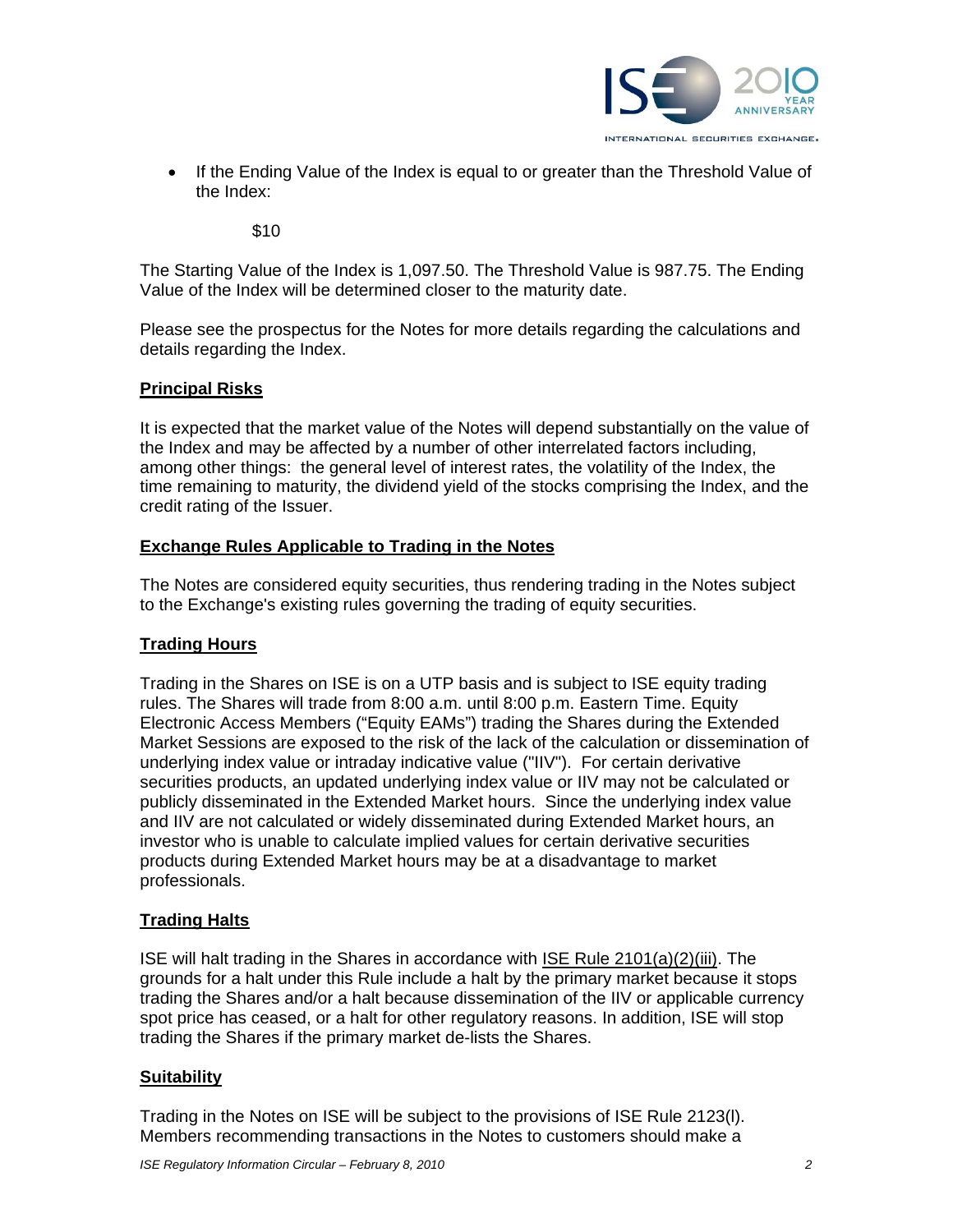

determination that the recommendation is suitable for the customer. In addition, members must possess sufficient information to satisfy the "know your customer" obligation that is embedded in ISE Rule 2123(l).

Equity EAMs also should review FINRA Notice to Members 03-71 for guidance on trading these products. The Notice reminds members of their obligations to: (1) conduct adequate due diligence to understand the features of the product; (2) perform a reasonable-basis suitability analysis; (3) perform customer-specific suitability analysis in connection with any recommended transactions; (4) provide a balanced disclosure of both the risks and rewards associated with the particular product, especially when selling to retail investors; (5) implement appropriate internal controls; and (6) train registered persons regarding the features, risk and suitability of these products.

**This Regulatory Information Circular is not a statutory Prospectus. Equity EAMs should consult the Trust's Registration Statement, SAI, Prospectus and the Fund's website for relevant information.**